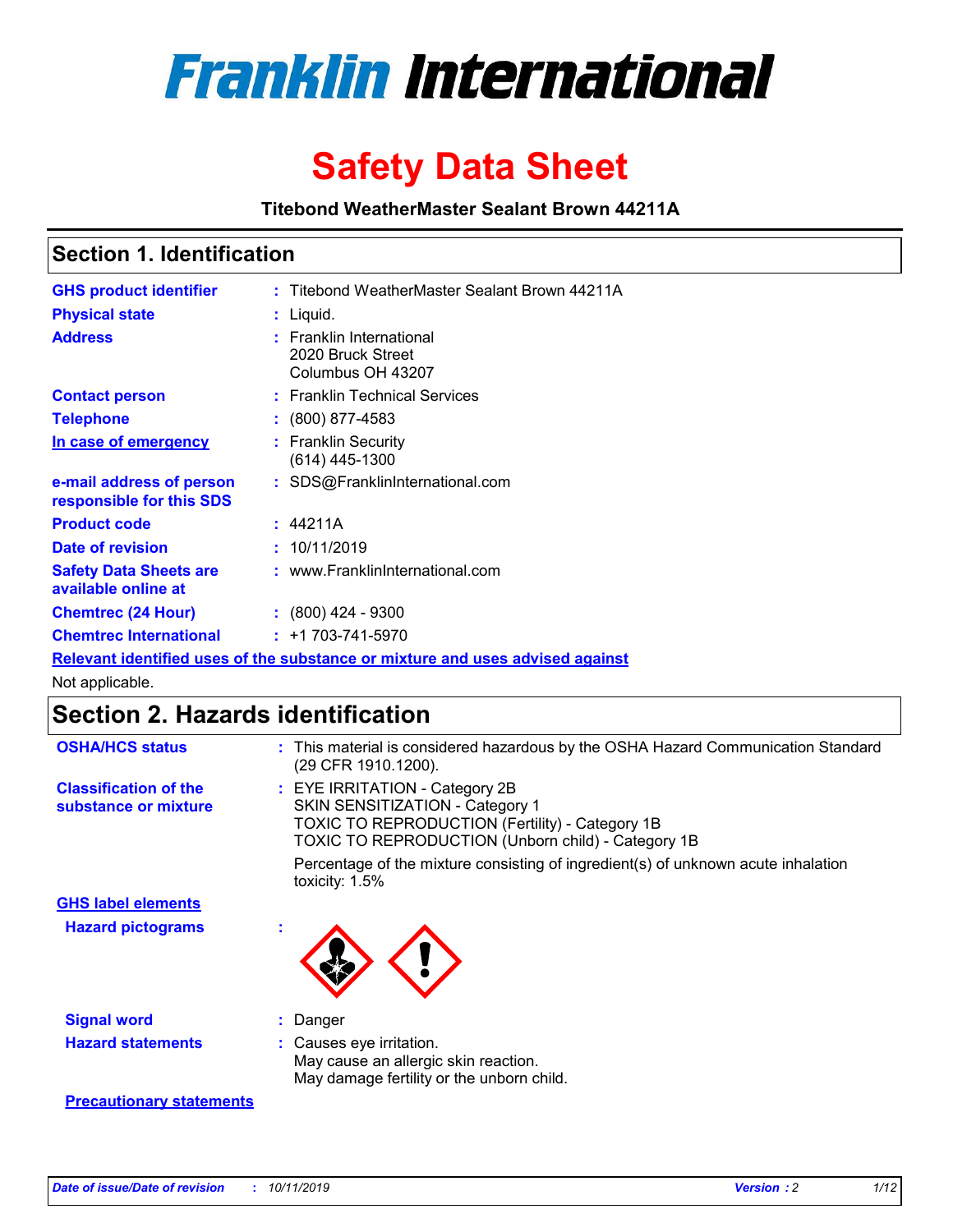### **Section 2. Hazards identification**

| <b>Prevention</b>                          | : Obtain special instructions before use. Do not handle until all safety precautions have<br>been read and understood. Wear protective gloves. Wear eye or face protection.<br>Wear protective clothing. Avoid breathing vapor. Wash hands thoroughly after handling.<br>Contaminated work clothing must not be allowed out of the workplace.                                                        |
|--------------------------------------------|------------------------------------------------------------------------------------------------------------------------------------------------------------------------------------------------------------------------------------------------------------------------------------------------------------------------------------------------------------------------------------------------------|
| <b>Response</b>                            | : IF exposed or concerned: Get medical attention. IF ON SKIN: Wash with plenty of<br>soap and water. Wash contaminated clothing before reuse. If skin irritation or rash<br>occurs: Get medical attention. IF IN EYES: Rinse cautiously with water for several<br>minutes. Remove contact lenses, if present and easy to do. Continue rinsing. If eye<br>irritation persists: Get medical attention. |
| <b>Storage</b>                             | : Store locked up.                                                                                                                                                                                                                                                                                                                                                                                   |
| <b>Disposal</b>                            | : Dispose of contents and container in accordance with all local, regional, national and<br>international regulations.                                                                                                                                                                                                                                                                               |
| <b>Hazards not otherwise</b><br>classified | : Product generates methanol during cure.                                                                                                                                                                                                                                                                                                                                                            |
|                                            |                                                                                                                                                                                                                                                                                                                                                                                                      |

### **Section 3. Composition/information on ingredients**

| <b>Substance/mixture</b><br>: Mixture                |               |                     |
|------------------------------------------------------|---------------|---------------------|
| Ingredient name                                      | $\frac{9}{6}$ | <b>CAS number</b>   |
| 3-aminopropyltriethoxysilane<br>Dibutyltin dilaurate | צ≥<br>≤0.3    | 919-30-2<br>77-58-7 |

Any concentration shown as a range is to protect confidentiality or is due to batch variation.

**There are no additional ingredients present which, within the current knowledge of the supplier and in the concentrations applicable, are classified as hazardous to health or the environment and hence require reporting in this section.**

**Occupational exposure limits, if available, are listed in Section 8.**

### **Section 4. First aid measures**

| <b>Description of necessary first aid measures</b> |                                                                                                                                                                                                                                                                                                                                                                                                                                                                                                                                                                                                                                                                                                                                                                           |  |  |  |
|----------------------------------------------------|---------------------------------------------------------------------------------------------------------------------------------------------------------------------------------------------------------------------------------------------------------------------------------------------------------------------------------------------------------------------------------------------------------------------------------------------------------------------------------------------------------------------------------------------------------------------------------------------------------------------------------------------------------------------------------------------------------------------------------------------------------------------------|--|--|--|
| <b>Eye contact</b>                                 | : Immediately flush eyes with plenty of water, occasionally lifting the upper and lower<br>eyelids. Check for and remove any contact lenses. Continue to rinse for at least 10<br>minutes. If irritation persists, get medical attention.                                                                                                                                                                                                                                                                                                                                                                                                                                                                                                                                 |  |  |  |
| <b>Inhalation</b>                                  | : Remove victim to fresh air and keep at rest in a position comfortable for breathing. If<br>not breathing, if breathing is irregular or if respiratory arrest occurs, provide artificial<br>respiration or oxygen by trained personnel. It may be dangerous to the person providing<br>aid to give mouth-to-mouth resuscitation. Get medical attention. If unconscious, place<br>in recovery position and get medical attention immediately. Maintain an open airway.<br>Loosen tight clothing such as a collar, tie, belt or waistband. In case of inhalation of<br>decomposition products in a fire, symptoms may be delayed. The exposed person may<br>need to be kept under medical surveillance for 48 hours.                                                       |  |  |  |
| <b>Skin contact</b>                                | : Wash with plenty of soap and water. Remove contaminated clothing and shoes. Wash<br>contaminated clothing thoroughly with water before removing it, or wear gloves.<br>Continue to rinse for at least 10 minutes. Get medical attention. In the event of any<br>complaints or symptoms, avoid further exposure. Wash clothing before reuse. Clean<br>shoes thoroughly before reuse.                                                                                                                                                                                                                                                                                                                                                                                     |  |  |  |
| <b>Ingestion</b>                                   | : Wash out mouth with water. Remove dentures if any. Remove victim to fresh air and<br>keep at rest in a position comfortable for breathing. If material has been swallowed and<br>the exposed person is conscious, give small quantities of water to drink. Stop if the<br>exposed person feels sick as vomiting may be dangerous. Do not induce vomiting<br>unless directed to do so by medical personnel. If vomiting occurs, the head should be<br>kept low so that vomit does not enter the lungs. Get medical attention. Never give<br>anything by mouth to an unconscious person. If unconscious, place in recovery position<br>and get medical attention immediately. Maintain an open airway. Loosen tight clothing<br>such as a collar, tie, belt or waistband. |  |  |  |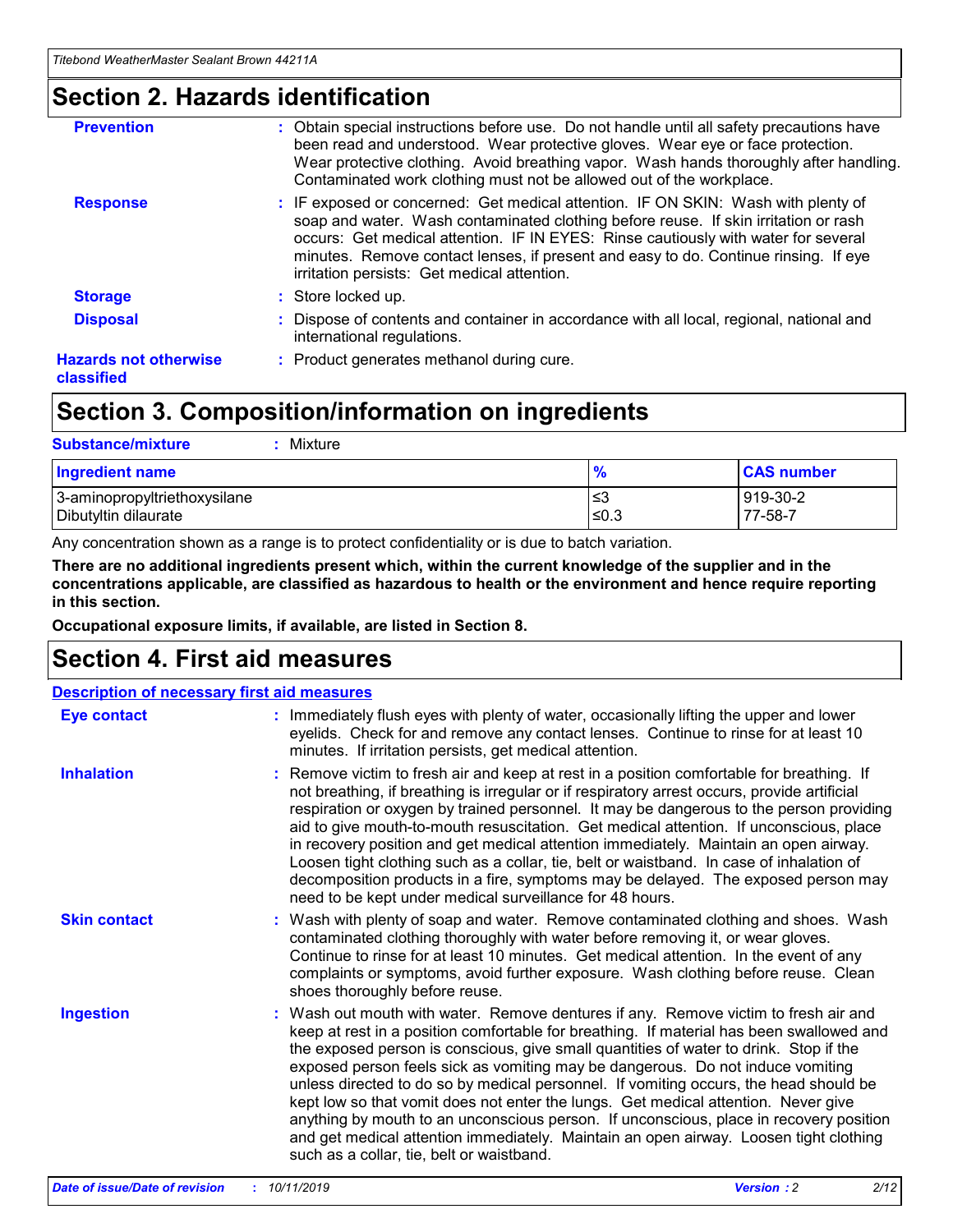## **Section 4. First aid measures**

| Most important symptoms/effects, acute and delayed |  |                                                                                                                                                                                                                                                                                                                                                                                                                 |  |
|----------------------------------------------------|--|-----------------------------------------------------------------------------------------------------------------------------------------------------------------------------------------------------------------------------------------------------------------------------------------------------------------------------------------------------------------------------------------------------------------|--|
| <b>Potential acute health effects</b>              |  |                                                                                                                                                                                                                                                                                                                                                                                                                 |  |
| <b>Eye contact</b>                                 |  | : May cause eye irritation.                                                                                                                                                                                                                                                                                                                                                                                     |  |
| <b>Inhalation</b>                                  |  | : No known significant effects or critical hazards.                                                                                                                                                                                                                                                                                                                                                             |  |
| <b>Skin contact</b>                                |  | : May cause skin irritation.                                                                                                                                                                                                                                                                                                                                                                                    |  |
| <b>Ingestion</b>                                   |  | : No known significant effects or critical hazards.                                                                                                                                                                                                                                                                                                                                                             |  |
| Over-exposure signs/symptoms                       |  |                                                                                                                                                                                                                                                                                                                                                                                                                 |  |
| <b>Eye contact</b>                                 |  | : Adverse symptoms may include the following:<br>irritation<br>watering<br>redness                                                                                                                                                                                                                                                                                                                              |  |
| <b>Inhalation</b>                                  |  | : Adverse symptoms may include the following:<br>reduced fetal weight<br>increase in fetal deaths<br>skeletal malformations                                                                                                                                                                                                                                                                                     |  |
| <b>Skin contact</b>                                |  | : Adverse symptoms may include the following:<br>irritation<br>redness<br>reduced fetal weight<br>increase in fetal deaths<br>skeletal malformations                                                                                                                                                                                                                                                            |  |
| <b>Ingestion</b>                                   |  | : Adverse symptoms may include the following:<br>reduced fetal weight<br>increase in fetal deaths<br>skeletal malformations                                                                                                                                                                                                                                                                                     |  |
|                                                    |  | <b>Indication of immediate medical attention and special treatment needed, if necessary</b>                                                                                                                                                                                                                                                                                                                     |  |
| <b>Notes to physician</b>                          |  | : In case of inhalation of decomposition products in a fire, symptoms may be delayed.<br>The exposed person may need to be kept under medical surveillance for 48 hours.                                                                                                                                                                                                                                        |  |
| <b>Specific treatments</b>                         |  | : No specific treatment.                                                                                                                                                                                                                                                                                                                                                                                        |  |
| <b>Protection of first-aiders</b>                  |  | : No action shall be taken involving any personal risk or without suitable training. If it is<br>suspected that fumes are still present, the rescuer should wear an appropriate mask or<br>self-contained breathing apparatus. It may be dangerous to the person providing aid to<br>give mouth-to-mouth resuscitation. Wash contaminated clothing thoroughly with water<br>before removing it, or wear gloves. |  |

**See toxicological information (Section 11)**

### **Section 5. Fire-fighting measures**

| <b>Extinguishing media</b>                             |                                                                                                                                                                                                     |
|--------------------------------------------------------|-----------------------------------------------------------------------------------------------------------------------------------------------------------------------------------------------------|
| <b>Suitable extinguishing</b><br>media                 | : Use an extinguishing agent suitable for the surrounding fire.                                                                                                                                     |
| <b>Unsuitable extinguishing</b><br>media               | : None known.                                                                                                                                                                                       |
| <b>Specific hazards arising</b><br>from the chemical   | : In a fire or if heated, a pressure increase will occur and the container may burst.                                                                                                               |
| <b>Hazardous thermal</b><br>decomposition products     | : Decomposition products may include the following materials:<br>carbon dioxide<br>carbon monoxide<br>nitrogen oxides<br>metal oxide/oxides                                                         |
| <b>Special protective actions</b><br>for fire-fighters | : Promptly isolate the scene by removing all persons from the vicinity of the incident if<br>there is a fire. No action shall be taken involving any personal risk or without suitable<br>training. |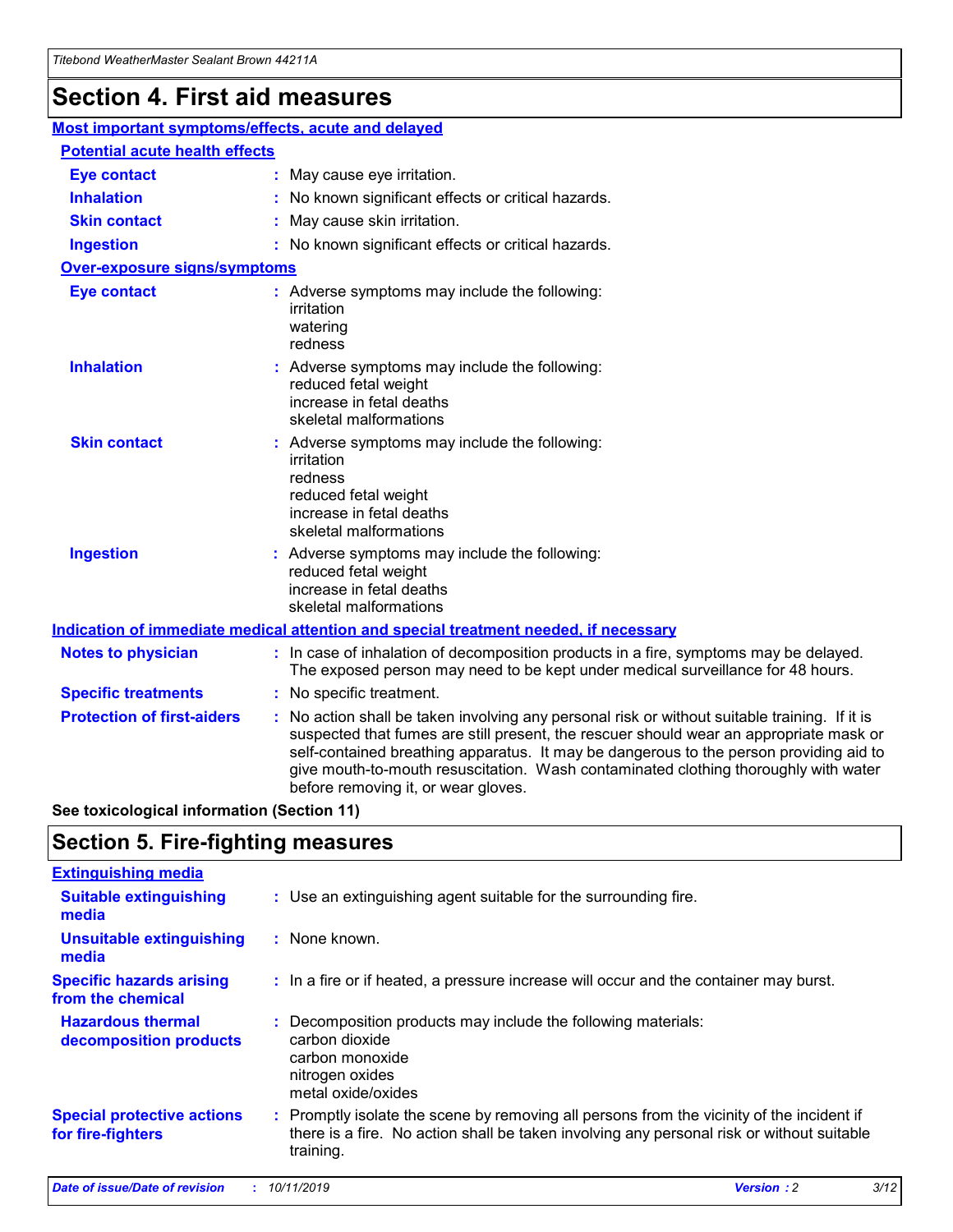### **Section 5. Fire-fighting measures**

**Special protective equipment for fire-fighters** Fire-fighters should wear appropriate protective equipment and self-contained breathing **:** apparatus (SCBA) with a full face-piece operated in positive pressure mode.

### **Section 6. Accidental release measures**

#### **Personal precautions, protective equipment and emergency procedures**

| For non-emergency<br>personnel                               | : No action shall be taken involving any personal risk or without suitable training.<br>Evacuate surrounding areas. Keep unnecessary and unprotected personnel from<br>entering. Do not touch or walk through spilled material. Avoid breathing vapor or mist.<br>Provide adequate ventilation. Wear appropriate respirator when ventilation is<br>inadequate. Put on appropriate personal protective equipment.                                                                                                                                                                                                                                                                                             |
|--------------------------------------------------------------|--------------------------------------------------------------------------------------------------------------------------------------------------------------------------------------------------------------------------------------------------------------------------------------------------------------------------------------------------------------------------------------------------------------------------------------------------------------------------------------------------------------------------------------------------------------------------------------------------------------------------------------------------------------------------------------------------------------|
| For emergency responders                                     | : If specialized clothing is required to deal with the spillage, take note of any information in<br>Section 8 on suitable and unsuitable materials. See also the information in "For non-<br>emergency personnel".                                                                                                                                                                                                                                                                                                                                                                                                                                                                                           |
| <b>Environmental precautions</b>                             | : Avoid dispersal of spilled material and runoff and contact with soil, waterways, drains<br>and sewers. Inform the relevant authorities if the product has caused environmental<br>pollution (sewers, waterways, soil or air).                                                                                                                                                                                                                                                                                                                                                                                                                                                                              |
| <b>Methods and materials for containment and cleaning up</b> |                                                                                                                                                                                                                                                                                                                                                                                                                                                                                                                                                                                                                                                                                                              |
| <b>Small spill</b>                                           | : Stop leak if without risk. Move containers from spill area. Dilute with water and mop up<br>if water-soluble. Alternatively, or if water-insoluble, absorb with an inert dry material and<br>place in an appropriate waste disposal container. Dispose of via a licensed waste<br>disposal contractor.                                                                                                                                                                                                                                                                                                                                                                                                     |
| <b>Large spill</b>                                           | : Stop leak if without risk. Move containers from spill area. Approach release from<br>upwind. Prevent entry into sewers, water courses, basements or confined areas. Wash<br>spillages into an effluent treatment plant or proceed as follows. Contain and collect<br>spillage with non-combustible, absorbent material e.g. sand, earth, vermiculite or<br>diatomaceous earth and place in container for disposal according to local regulations<br>(see Section 13). Dispose of via a licensed waste disposal contractor. Contaminated<br>absorbent material may pose the same hazard as the spilled product. Note: see<br>Section 1 for emergency contact information and Section 13 for waste disposal. |

### **Section 7. Handling and storage**

| <b>Precautions for safe handling</b>                                             |                                                                                                                                                                                                                                                                                                                                                                                                                                                                                                                                                                                                                                                                                                                                                                                                                                                  |
|----------------------------------------------------------------------------------|--------------------------------------------------------------------------------------------------------------------------------------------------------------------------------------------------------------------------------------------------------------------------------------------------------------------------------------------------------------------------------------------------------------------------------------------------------------------------------------------------------------------------------------------------------------------------------------------------------------------------------------------------------------------------------------------------------------------------------------------------------------------------------------------------------------------------------------------------|
| <b>Protective measures</b>                                                       | : Put on appropriate personal protective equipment (see Section 8). Persons with a<br>history of skin sensitization problems should not be employed in any process in which<br>this product is used. Avoid exposure - obtain special instructions before use. Avoid<br>exposure during pregnancy. Do not handle until all safety precautions have been read<br>and understood. Do not get in eyes or on skin or clothing. Do not ingest. Avoid<br>breathing vapor or mist. If during normal use the material presents a respiratory hazard,<br>use only with adequate ventilation or wear appropriate respirator. Keep in the original<br>container or an approved alternative made from a compatible material, kept tightly<br>closed when not in use. Empty containers retain product residue and can be hazardous.<br>Do not reuse container. |
| <b>Advice on general</b><br>occupational hygiene                                 | : Eating, drinking and smoking should be prohibited in areas where this material is<br>handled, stored and processed. Workers should wash hands and face before eating,<br>drinking and smoking. Remove contaminated clothing and protective equipment before<br>entering eating areas. See also Section 8 for additional information on hygiene<br>measures.                                                                                                                                                                                                                                                                                                                                                                                                                                                                                    |
| <b>Conditions for safe storage,</b><br>including any<br><b>incompatibilities</b> | Store between the following temperatures: 0 to 120°C (32 to 248°F). Store in<br>accordance with local regulations. Store in original container protected from direct<br>sunlight in a dry, cool and well-ventilated area, away from incompatible materials (see<br>Section 10) and food and drink. Store locked up. Keep container tightly closed and<br>sealed until ready for use. Containers that have been opened must be carefully<br>resealed and kept upright to prevent leakage. Do not store in unlabeled containers.<br>Use appropriate containment to avoid environmental contamination. See Section 10 for<br>incompatible materials before handling or use.                                                                                                                                                                         |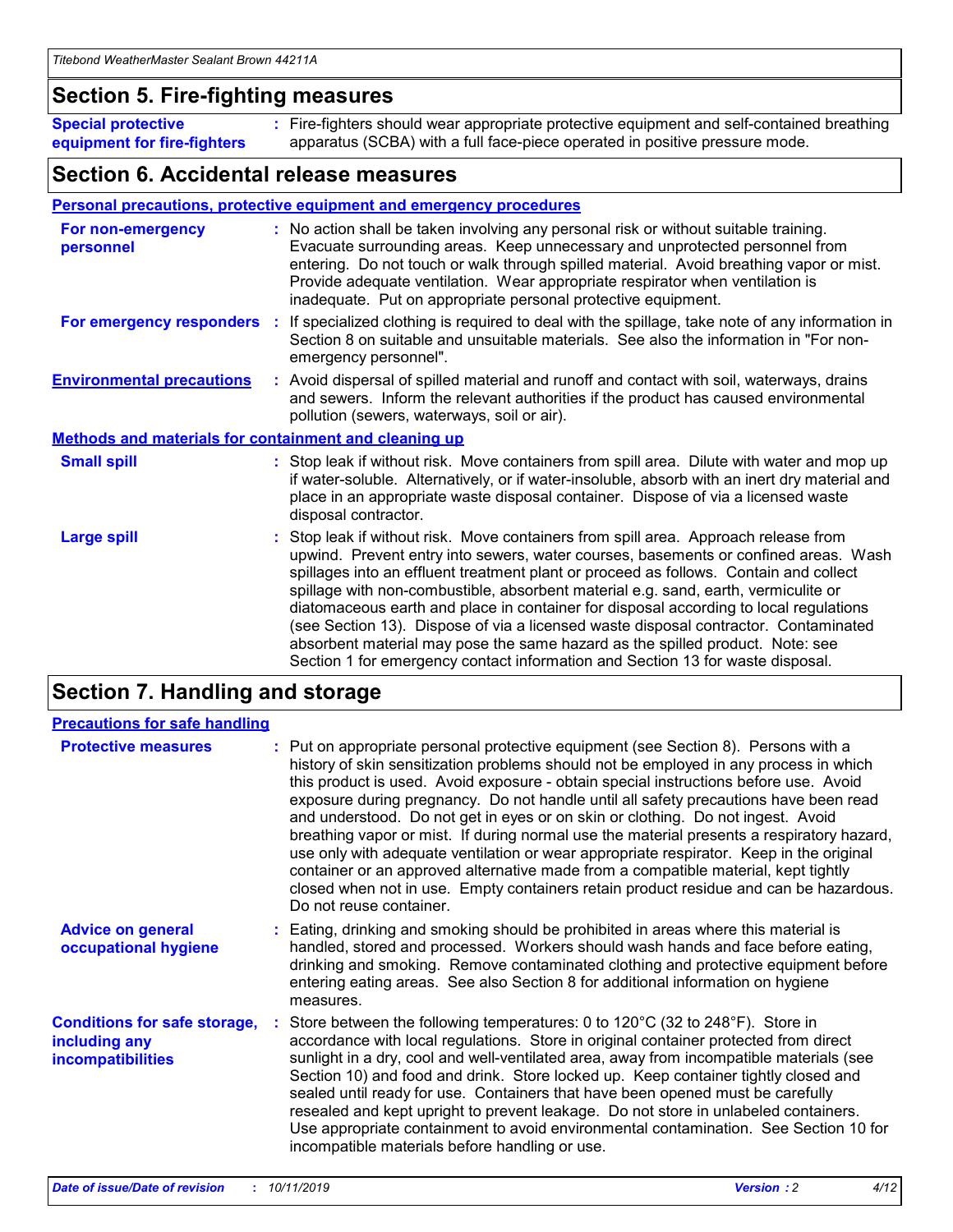## **Section 8. Exposure controls/personal protection**

#### **Control parameters**

### **Occupational exposure limits**

| <b>Ingredient name</b>                               |    |                        | <b>Exposure limits</b>                                                                                                                                                                                                                                                                                                                                                                                                                                                                                                                                                                                                 |
|------------------------------------------------------|----|------------------------|------------------------------------------------------------------------------------------------------------------------------------------------------------------------------------------------------------------------------------------------------------------------------------------------------------------------------------------------------------------------------------------------------------------------------------------------------------------------------------------------------------------------------------------------------------------------------------------------------------------------|
| 3-aminopropyltriethoxysilane<br>Dibutyltin dilaurate |    |                        | None.<br>ACGIH TLV (United States, 3/2019). Absorbed through skin.<br>Notes: as Sn<br>TWA: $0.1 \text{ mg/m}^3$ , (as Sn) 8 hours.<br>STEL: 0.2 mg/m <sup>3</sup> , (as Sn) 15 minutes.<br>NIOSH REL (United States, 10/2016). Absorbed through skin.<br>Notes: as Sn<br>TWA: 0.1 mg/m <sup>3</sup> , (as Sn) 10 hours.<br>OSHA PEL (United States, 5/2018). Notes: as Sn<br>TWA: 0.1 mg/m <sup>3</sup> , (as Sn) 8 hours.<br>OSHA PEL 1989 (United States, 3/1989). Absorbed through skin.<br>Notes: measured as Sn<br>TWA: 0.1 mg/m <sup>3</sup> , (measured as Sn) 8 hours. Form: Organic                           |
| <b>Appropriate engineering</b><br>controls           |    |                        | : If user operations generate dust, fumes, gas, vapor or mist, use process enclosures,<br>local exhaust ventilation or other engineering controls to keep worker exposure to<br>airborne contaminants below any recommended or statutory limits.                                                                                                                                                                                                                                                                                                                                                                       |
| <b>Environmental exposure</b><br>controls            |    |                        | Emissions from ventilation or work process equipment should be checked to ensure<br>they comply with the requirements of environmental protection legislation. In some<br>cases, fume scrubbers, filters or engineering modifications to the process equipment<br>will be necessary to reduce emissions to acceptable levels.                                                                                                                                                                                                                                                                                          |
| <b>Individual protection measures</b>                |    |                        |                                                                                                                                                                                                                                                                                                                                                                                                                                                                                                                                                                                                                        |
| <b>Hygiene measures</b>                              |    |                        | : Wash hands, forearms and face thoroughly after handling chemical products, before<br>eating, smoking and using the lavatory and at the end of the working period.<br>Appropriate techniques should be used to remove potentially contaminated clothing.<br>Contaminated work clothing should not be allowed out of the workplace. Wash<br>contaminated clothing before reusing. Ensure that eyewash stations and safety<br>showers are close to the workstation location.                                                                                                                                            |
| <b>Eye/face protection</b>                           |    |                        | Safety eyewear complying with an approved standard should be used when a risk<br>assessment indicates this is necessary to avoid exposure to liquid splashes, mists,<br>gases or dusts. If contact is possible, the following protection should be worn, unless<br>the assessment indicates a higher degree of protection: chemical splash goggles.                                                                                                                                                                                                                                                                    |
| <b>Skin protection</b>                               |    |                        |                                                                                                                                                                                                                                                                                                                                                                                                                                                                                                                                                                                                                        |
| <b>Hand protection</b>                               |    |                        | : Chemical-resistant, impervious gloves complying with an approved standard should be<br>worn at all times when handling chemical products if a risk assessment indicates this is<br>necessary. Considering the parameters specified by the glove manufacturer, check<br>during use that the gloves are still retaining their protective properties. It should be<br>noted that the time to breakthrough for any glove material may be different for different<br>glove manufacturers. In the case of mixtures, consisting of several substances, the<br>protection time of the gloves cannot be accurately estimated. |
| <b>Body protection</b>                               |    | handling this product. | Personal protective equipment for the body should be selected based on the task being<br>performed and the risks involved and should be approved by a specialist before                                                                                                                                                                                                                                                                                                                                                                                                                                                |
| <b>Other skin protection</b>                         |    |                        | : Appropriate footwear and any additional skin protection measures should be selected<br>based on the task being performed and the risks involved and should be approved by a<br>specialist before handling this product.                                                                                                                                                                                                                                                                                                                                                                                              |
| <b>Respiratory protection</b>                        | ÷. | aspects of use.        | Based on the hazard and potential for exposure, select a respirator that meets the<br>appropriate standard or certification. Respirators must be used according to a<br>respiratory protection program to ensure proper fitting, training, and other important                                                                                                                                                                                                                                                                                                                                                         |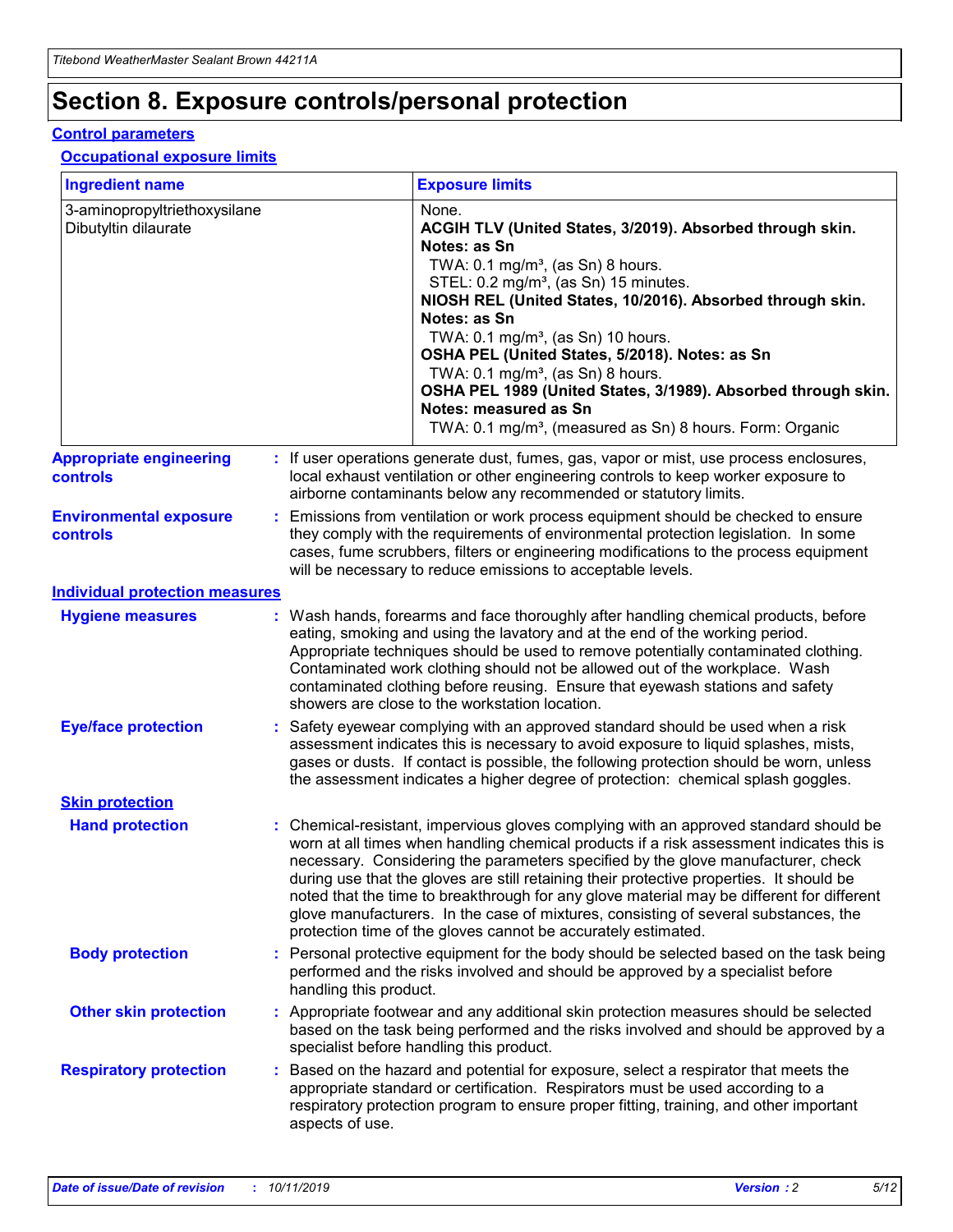### **Section 9. Physical and chemical properties**

#### **Appearance**

| <b>Physical state</b>                             | : Liquid. [Paste.]                                              |
|---------------------------------------------------|-----------------------------------------------------------------|
| Color                                             | Brown.                                                          |
| Odor                                              | None [Slight]                                                   |
| <b>Odor threshold</b>                             | $:$ Not available.                                              |
| рH                                                | : Not applicable.                                               |
| <b>Melting point</b>                              | : Not available.                                                |
| <b>Boiling point</b>                              | : >100°C (>212°F)                                               |
| <b>Flash point</b>                                | : Closed cup: $>200^{\circ}$ C ( $>392^{\circ}$ F) [Setaflash.] |
| <b>Evaporation rate</b>                           | $:$ <1 (butyl acetate = 1)                                      |
| <b>Flammability (solid, gas)</b>                  | : Not available.                                                |
| Lower and upper explosive<br>(flammable) limits   | $:$ Not available.                                              |
| <b>VOC (less water, less</b><br>exempt solvents)  | : 0 g/l                                                         |
| <b>Volatility</b>                                 | $: 0\%$ (w/w)                                                   |
| <b>Vapor density</b>                              | : Not available.                                                |
| <b>Relative density</b>                           |                                                                 |
|                                                   | : 1.4329                                                        |
| <b>Solubility</b>                                 | Insoluble in the following materials: cold water and hot water. |
| <b>Solubility in water</b>                        | : Not available.                                                |
| <b>Partition coefficient: n-</b><br>octanol/water | $:$ Not available.                                              |
| <b>Auto-ignition temperature</b>                  | $:$ Not available.                                              |
| <b>Decomposition temperature</b>                  | : Not available.                                                |

### **Section 10. Stability and reactivity**

| <b>Reactivity</b>                            | : No specific test data related to reactivity available for this product or its ingredients.            |
|----------------------------------------------|---------------------------------------------------------------------------------------------------------|
| <b>Chemical stability</b>                    | : The product is stable.                                                                                |
| <b>Possibility of hazardous</b><br>reactions | : Under normal conditions of storage and use, hazardous reactions will not occur.                       |
| <b>Conditions to avoid</b>                   | : No specific data.                                                                                     |
| <b>Incompatible materials</b>                | : No specific data.                                                                                     |
| <b>Hazardous decomposition</b><br>products   | Under normal conditions of storage and use, hazardous decomposition products should<br>not be produced. |

### **Section 11. Toxicological information**

### **Information on toxicological effects**

### **Acute toxicity**

| <b>Product/ingredient name</b> | <b>Result</b>           | <b>Species</b> | <b>Dose</b>                | <b>Exposure</b> |
|--------------------------------|-------------------------|----------------|----------------------------|-----------------|
| 3-aminopropyltriethoxysilane   | <b>ILD50 Dermal</b>     | Rabbit         | 4.29 g/kg                  |                 |
| Dibutyltin dilaurate           | ILD50 Oral<br>LD50 Oral | Rat<br>Rat     | $1.57$ g/kg<br>175 $mg/kg$ |                 |
|                                |                         |                |                            |                 |

**Irritation/Corrosion**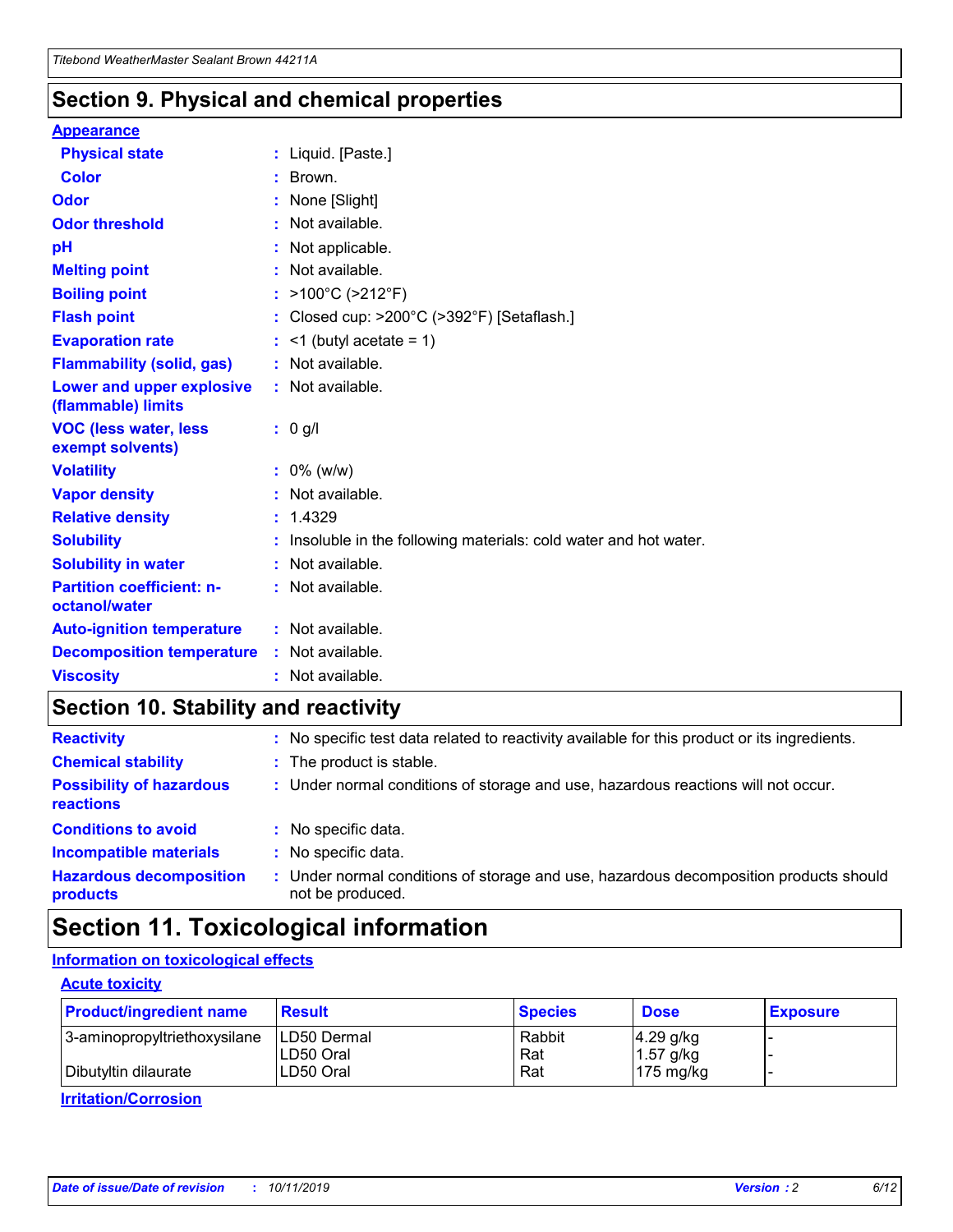## **Section 11. Toxicological information**

| <b>Product/ingredient name</b> | <b>Result</b>            | <b>Species</b> | <b>Score</b> | <b>Exposure</b>           | <b>Observation</b> |
|--------------------------------|--------------------------|----------------|--------------|---------------------------|--------------------|
| 3-aminopropyltriethoxysilane   | Eyes - Mild irritant     | Rabbit         |              | $100$ mg                  |                    |
|                                | Eyes - Severe irritant   | Rabbit         |              | 24 hours 750              |                    |
|                                |                          |                |              | ug                        |                    |
|                                | Skin - Severe irritant   | Rabbit         |              | 24 hours 5                | -                  |
| Dibutyltin dilaurate           | Eyes - Moderate irritant | Rabbit         |              | mg<br><b>24 hours 100</b> |                    |
|                                |                          |                |              | mg                        |                    |
|                                | Skin - Severe irritant   | Rabbit         |              | 500 mg                    | -                  |

### **Sensitization**

Not available.

#### **Mutagenicity**

Not available.

#### **Carcinogenicity**

Not available.

#### **Reproductive toxicity**

Not available.

#### **Teratogenicity**

Not available.

#### **Specific target organ toxicity (single exposure)**

Not available.

#### **Specific target organ toxicity (repeated exposure)**

| <b>Name</b>                                                                  |                                                                            | <b>Category</b>                                     | <b>Route of</b><br>exposure | <b>Target organs</b> |
|------------------------------------------------------------------------------|----------------------------------------------------------------------------|-----------------------------------------------------|-----------------------------|----------------------|
| Dibutyltin dilaurate                                                         |                                                                            | Category 1                                          | -                           | respiratory system   |
| <b>Aspiration hazard</b><br>Not available.                                   |                                                                            |                                                     |                             |                      |
| <b>Information on the likely</b><br>routes of exposure                       | : Not available.                                                           |                                                     |                             |                      |
| <b>Potential acute health effects</b>                                        |                                                                            |                                                     |                             |                      |
| <b>Eye contact</b>                                                           | : May cause eye irritation.                                                |                                                     |                             |                      |
| <b>Inhalation</b>                                                            |                                                                            | : No known significant effects or critical hazards. |                             |                      |
| <b>Skin contact</b>                                                          | : May cause skin irritation.                                               |                                                     |                             |                      |
| <b>Ingestion</b>                                                             |                                                                            | : No known significant effects or critical hazards. |                             |                      |
| Symptoms related to the physical, chemical and toxicological characteristics |                                                                            |                                                     |                             |                      |
| <b>Eye contact</b>                                                           | irritation<br>watering<br>redness                                          | : Adverse symptoms may include the following:       |                             |                      |
| <b>Inhalation</b>                                                            | reduced fetal weight<br>increase in fetal deaths<br>skeletal malformations | : Adverse symptoms may include the following:       |                             |                      |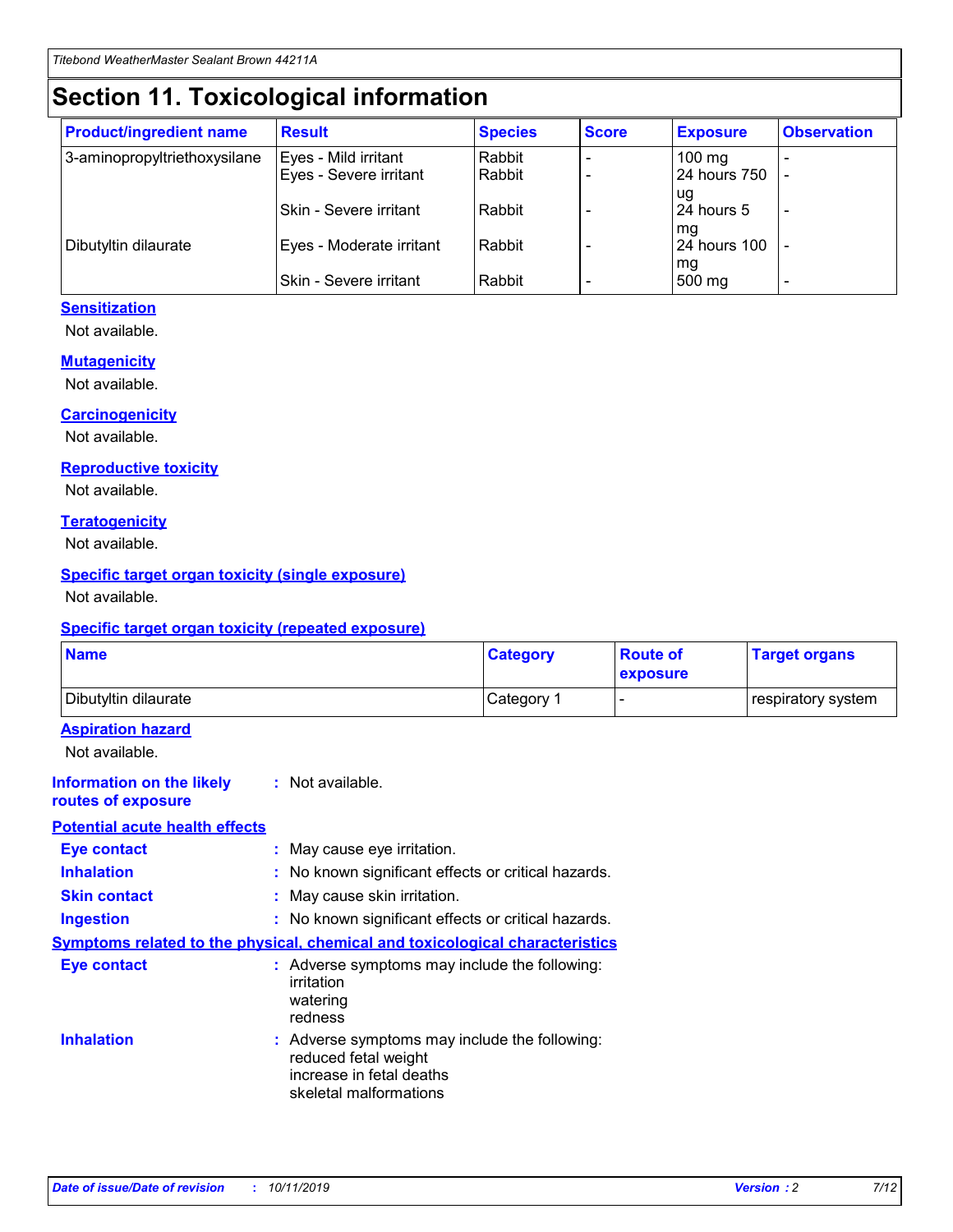*Titebond WeatherMaster Sealant Brown 44211A*

## **Section 11. Toxicological information**

| <b>Skin contact</b>                     | : Adverse symptoms may include the following:<br>irritation<br>redness<br>reduced fetal weight<br>increase in fetal deaths<br>skeletal malformations |  |
|-----------------------------------------|------------------------------------------------------------------------------------------------------------------------------------------------------|--|
| <b>Ingestion</b>                        | : Adverse symptoms may include the following:<br>reduced fetal weight<br>increase in fetal deaths<br>skeletal malformations                          |  |
|                                         | Delayed and immediate effects and also chronic effects from short and long term exposure                                                             |  |
| <b>Short term exposure</b>              |                                                                                                                                                      |  |
| <b>Potential immediate</b><br>effects   | : Not available.                                                                                                                                     |  |
| <b>Potential delayed effects</b>        | : Not available.                                                                                                                                     |  |
| <b>Long term exposure</b>               |                                                                                                                                                      |  |
| <b>Potential immediate</b><br>effects   | : Not available.                                                                                                                                     |  |
| <b>Potential delayed effects</b>        | : Not available.                                                                                                                                     |  |
| <b>Potential chronic health effects</b> |                                                                                                                                                      |  |
| Not available.                          |                                                                                                                                                      |  |
| <b>General</b>                          | : Once sensitized, a severe allergic reaction may occur when subsequently exposed to<br>very low levels.                                             |  |
| <b>Carcinogenicity</b>                  | : No known significant effects or critical hazards.                                                                                                  |  |
| <b>Mutagenicity</b>                     | : No known significant effects or critical hazards.                                                                                                  |  |
| <b>Teratogenicity</b>                   | May damage the unborn child.                                                                                                                         |  |
| <b>Developmental effects</b>            | : No known significant effects or critical hazards.                                                                                                  |  |
| <b>Fertility effects</b>                | May damage fertility.                                                                                                                                |  |
| <b>Numerical measures of toxicity</b>   |                                                                                                                                                      |  |
| <b>Acute toxicity estimates</b>         |                                                                                                                                                      |  |
| الملحلة والمستحقق فالمرابط              |                                                                                                                                                      |  |

Not available.

## **Section 12. Ecological information**

#### **Toxicity**

| <b>Product/ingredient name</b> | <b>Result</b>                     | <b>Species</b>                       | <b>Exposure</b> |
|--------------------------------|-----------------------------------|--------------------------------------|-----------------|
| Dibutyltin dilaurate           | Chronic EC10 > 2 mg/l Fresh water | Algae - Scenedesmus<br>I subspicatus | l 96 hours i    |

### **Persistence and degradability**

| <b>Product/ingredient name</b> | <b>Test</b>                                                                    | <b>Result</b>  |                   | <b>Dose</b> | <b>Inoculum</b>         |
|--------------------------------|--------------------------------------------------------------------------------|----------------|-------------------|-------------|-------------------------|
| Dibutyltin dilaurate           | OECD 301F<br>Ready<br>Biodegradability -<br>Manometric<br>Respirometry<br>Test | 23 % - 28 days |                   |             |                         |
| <b>Product/ingredient name</b> | <b>Aquatic half-life</b>                                                       |                | <b>Photolysis</b> |             | <b>Biodegradability</b> |
| Dibutyltin dilaurate           |                                                                                |                |                   |             | Inherent                |

### **Bioaccumulative potential**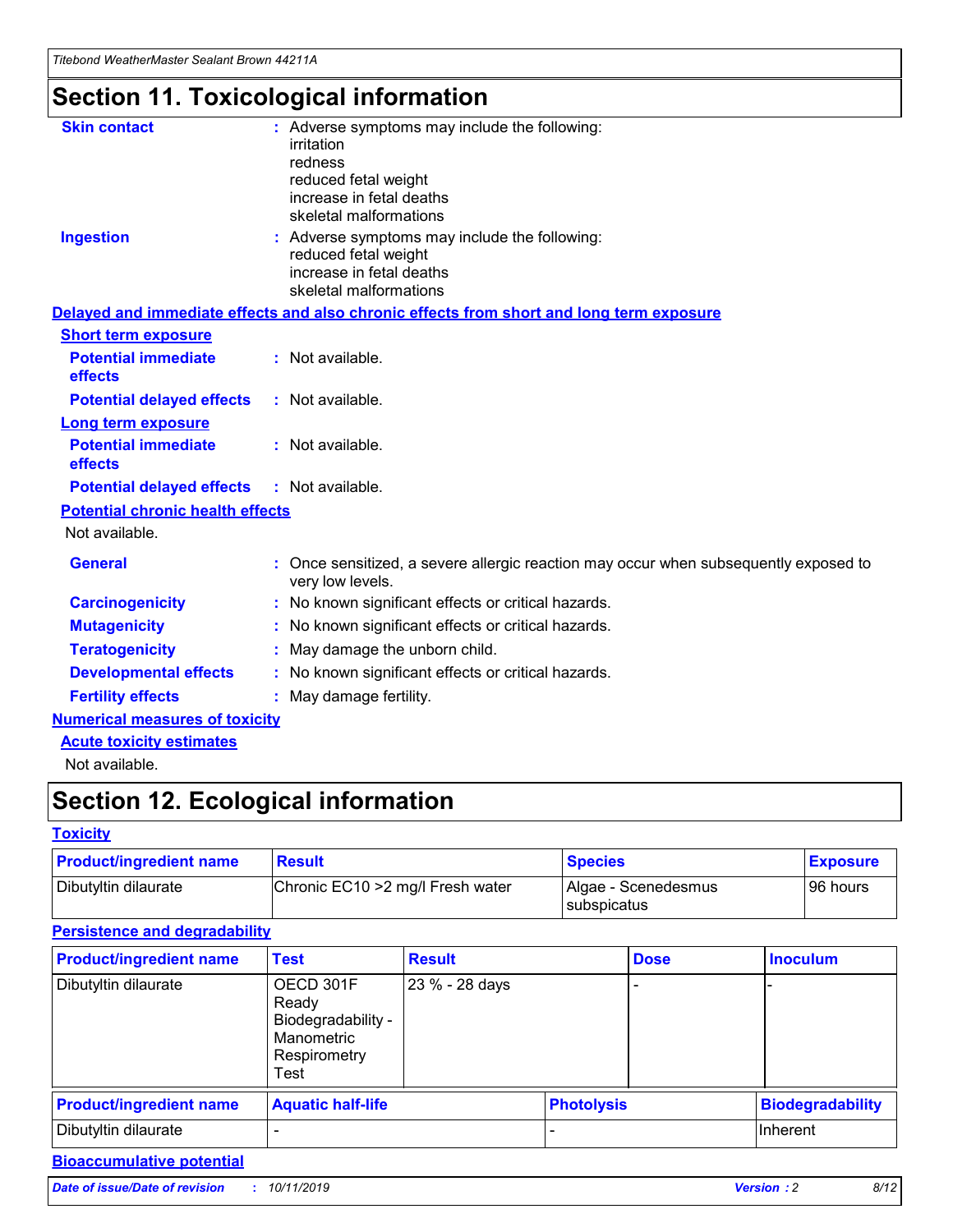## **Section 12. Ecological information**

| <b>Product/ingredient name</b> | $LoaPow$ | <b>BCF</b> | <b>Potential</b> |
|--------------------------------|----------|------------|------------------|
| 3-aminopropyltriethoxysilane   | 1.7      | 3.4        | low              |
| Dibutyltin dilaurate           | 4.44     | 2.91       | low              |

### **Mobility in soil**

| <b>Soil/water partition</b><br>coefficient (K <sub>oc</sub> ) | : Not available.                                    |
|---------------------------------------------------------------|-----------------------------------------------------|
| <b>Other adverse effects</b>                                  | : No known significant effects or critical hazards. |

### **Section 13. Disposal considerations**

**Disposal methods :**

The generation of waste should be avoided or minimized wherever possible. Disposal of this product, solutions and any by-products should at all times comply with the requirements of environmental protection and waste disposal legislation and any regional local authority requirements. Dispose of surplus and non-recyclable products via a licensed waste disposal contractor. Waste should not be disposed of untreated to the sewer unless fully compliant with the requirements of all authorities with jurisdiction. Waste packaging should be recycled. Incineration or landfill should only be considered when recycling is not feasible. This material and its container must be disposed of in a safe way. Care should be taken when handling emptied containers that have not been cleaned or rinsed out. Empty containers or liners may retain some product residues. Avoid dispersal of spilled material and runoff and contact with soil, waterways, drains and sewers.

## **Section 14. Transport information**

|                                      | <b>DOT</b><br><b>Classification</b> | <b>TDG</b><br><b>Classification</b> | <b>Mexico</b><br><b>Classification</b> | <b>ADR/RID</b> | <b>IMDG</b>              | <b>IATA</b>              |
|--------------------------------------|-------------------------------------|-------------------------------------|----------------------------------------|----------------|--------------------------|--------------------------|
| <b>UN number</b>                     | Not regulated.                      | Not regulated.                      | Not regulated.                         | Not regulated. | Not regulated.           | Not regulated.           |
| <b>UN proper</b><br>shipping name    | $\blacksquare$                      |                                     |                                        |                |                          |                          |
| <b>Transport</b><br>hazard class(es) | $\blacksquare$                      | $\overline{\phantom{a}}$            | $\blacksquare$                         | $\blacksquare$ | $\overline{\phantom{a}}$ | $\overline{\phantom{0}}$ |
| <b>Packing group</b>                 | $\overline{\phantom{a}}$            | $\overline{\phantom{0}}$            | $\overline{\phantom{a}}$               | -              | $\overline{\phantom{0}}$ | $\overline{\phantom{a}}$ |
| <b>Environmental</b><br>hazards      | No.                                 | No.                                 | No.                                    | No.            | No.                      | No.                      |

## **Section 15. Regulatory information**

### **U.S. Federal regulations**

### **SARA 302/304**

### **Composition/information on ingredients**

No products were found.

**SARA 304 RQ :** Not applicable.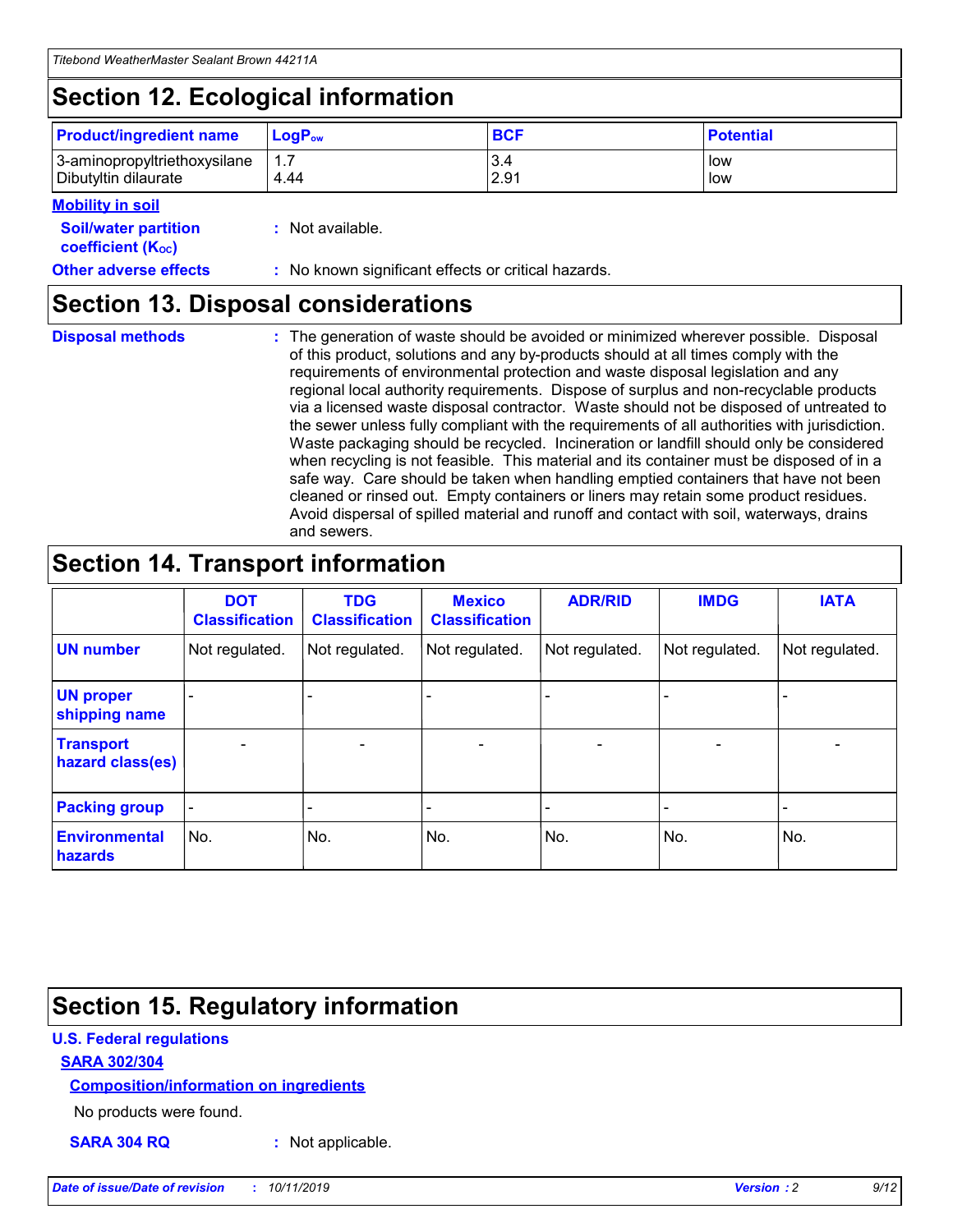## **Section 15. Regulatory information**

### **SARA 311/312**

**Classification :** EYE IRRITATION - Category 2B SKIN SENSITIZATION - Category 1 TOXIC TO REPRODUCTION (Fertility) - Category 1B TOXIC TO REPRODUCTION (Unborn child) - Category 1B

#### **Composition/information on ingredients**

| <b>Name</b>                  | $\frac{9}{6}$ | <b>Classification</b>                                                                                            |
|------------------------------|---------------|------------------------------------------------------------------------------------------------------------------|
| 3-aminopropyltriethoxysilane | $\leq$ 3      | <b>FLAMMABLE LIQUIDS - Category 4</b><br><b>ACUTE TOXICITY (oral) - Category 4</b>                               |
|                              |               | SKIN IRRITATION - Category 2<br>EYE IRRITATION - Category 2A                                                     |
| Dibutyltin dilaurate         | ≤0.3          | ACUTE TOXICITY (oral) - Category 3<br>SKIN CORROSION - Category 1C                                               |
|                              |               | SERIOUS EYE DAMAGE - Category 1<br>SKIN SENSITIZATION - Category 1<br><b>GERM CELL MUTAGENICITY - Category 2</b> |
|                              |               | TOXIC TO REPRODUCTION (Fertility) - Category 1B<br>TOXIC TO REPRODUCTION (Unborn child) - Category 1B            |
|                              |               | SPECIFIC TARGET ORGAN TOXICITY (REPEATED<br>EXPOSURE) (respiratory system) - Category 1                          |

#### **State regulations**

| <b>Massachusetts</b> | : None of the components are listed. |
|----------------------|--------------------------------------|
| <b>New York</b>      | : None of the components are listed. |
| <b>New Jersey</b>    | : None of the components are listed. |
| <b>Pennsylvania</b>  | : None of the components are listed. |

#### **California Prop. 65**

**A** WARNING: This product can expose you to methanol, which is known to the State of California to cause birth defects or other reproductive harm. For more information go to www.P65Warnings.ca.gov.

| <b>Ingredient name</b> | No significant risk Maximum<br>level | acceptable dosage<br>level |
|------------------------|--------------------------------------|----------------------------|
| methanol               |                                      | Yes.                       |

#### **International regulations**

**Chemical Weapon Convention List Schedules I, II & III Chemicals** Not listed.

#### **Montreal Protocol**

Not listed.

**Stockholm Convention on Persistent Organic Pollutants**

Not listed.

### **UNECE Aarhus Protocol on POPs and Heavy Metals**

Not listed.

### **Inventory list**

### **China :** All components are listed or exempted.

**United States TSCA 8(b) inventory :** All components are active or exempted.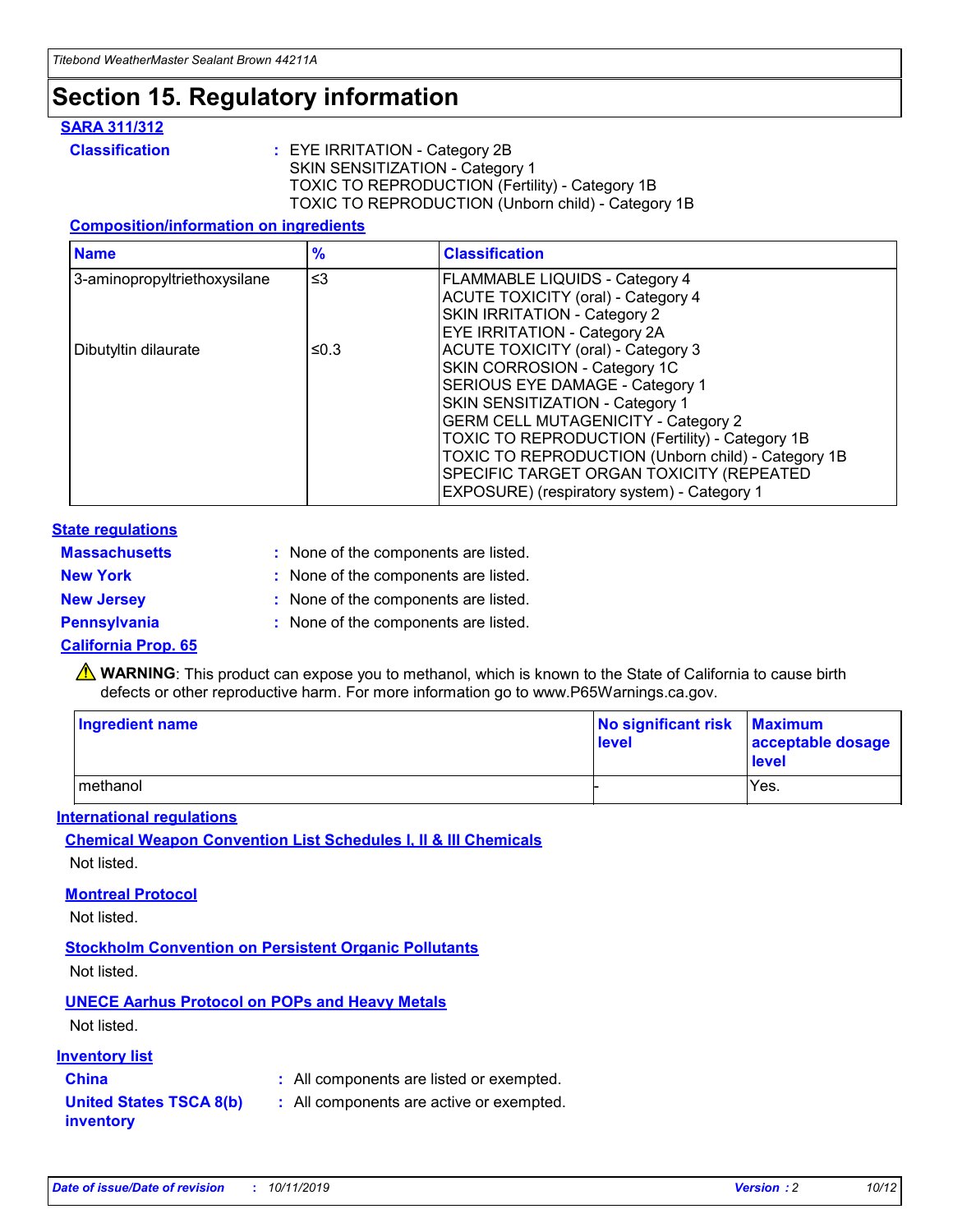## **Section 16. Other information**

**Hazardous Material Information System (U.S.A.)**



**Caution: HMIS® ratings are based on a 0-4 rating scale, with 0 representing minimal hazards or risks, and 4 representing significant hazards or risks. Although HMIS® ratings and the associated label are not required on SDSs or products leaving a facility under 29 CFR 1910.1200, the preparer may choose to provide them. HMIS® ratings are to be used with a fully implemented HMIS® program. HMIS® is a registered trademark and service mark of the American Coatings Association, Inc.**

**The customer is responsible for determining the PPE code for this material. For more information on HMIS® Personal Protective Equipment (PPE) codes, consult the HMIS® Implementation Manual.**

#### **National Fire Protection Association (U.S.A.)**



**Reprinted with permission from NFPA 704-2001, Identification of the Hazards of Materials for Emergency Response Copyright ©1997, National Fire Protection Association, Quincy, MA 02269. This reprinted material is not the complete and official position of the National Fire Protection Association, on the referenced subject which is represented only by the standard in its entirety.**

**Copyright ©2001, National Fire Protection Association, Quincy, MA 02269. This warning system is intended to be interpreted and applied only by properly trained individuals to identify fire, health and reactivity hazards of chemicals. The user is referred to certain limited number of chemicals with recommended classifications in NFPA 49 and NFPA 325, which would be used as a guideline only. Whether the chemicals are classified by NFPA or not, anyone using the 704 systems to classify chemicals does so at their own risk.**

**Procedure used to derive the classification**

| <b>Classification</b>                                                                                                                                                    |                                                                                                                                                  | <b>Justification</b>                                                                                                                                                                                                                                                                                                                                                                                                 |  |
|--------------------------------------------------------------------------------------------------------------------------------------------------------------------------|--------------------------------------------------------------------------------------------------------------------------------------------------|----------------------------------------------------------------------------------------------------------------------------------------------------------------------------------------------------------------------------------------------------------------------------------------------------------------------------------------------------------------------------------------------------------------------|--|
| EYE IRRITATION - Category 2B<br>SKIN SENSITIZATION - Category 1<br>TOXIC TO REPRODUCTION (Fertility) - Category 1B<br>TOXIC TO REPRODUCTION (Unborn child) - Category 1B |                                                                                                                                                  | Expert judgment<br>Expert judgment<br>Expert judgment<br>Expert judgment                                                                                                                                                                                                                                                                                                                                             |  |
| <b>History</b>                                                                                                                                                           |                                                                                                                                                  |                                                                                                                                                                                                                                                                                                                                                                                                                      |  |
| Date of printing                                                                                                                                                         | : 4/22/2022                                                                                                                                      |                                                                                                                                                                                                                                                                                                                                                                                                                      |  |
| Date of issue/Date of<br>revision                                                                                                                                        | : 10/11/2019                                                                                                                                     |                                                                                                                                                                                                                                                                                                                                                                                                                      |  |
| Date of previous issue                                                                                                                                                   | : 10/16/2020                                                                                                                                     |                                                                                                                                                                                                                                                                                                                                                                                                                      |  |
| <b>Version</b>                                                                                                                                                           | $\therefore$ 2                                                                                                                                   |                                                                                                                                                                                                                                                                                                                                                                                                                      |  |
| <b>Key to abbreviations</b>                                                                                                                                              | $\therefore$ ATE = Acute Toxicity Estimate<br><b>BCF</b> = Bioconcentration Factor<br>IBC = Intermediate Bulk Container<br>$UN = United Nations$ | GHS = Globally Harmonized System of Classification and Labelling of Chemicals<br>IATA = International Air Transport Association<br><b>IMDG = International Maritime Dangerous Goods</b><br>LogPow = logarithm of the octanol/water partition coefficient<br>MARPOL = International Convention for the Prevention of Pollution From Ships, 1973<br>as modified by the Protocol of 1978. ("Marpol" = marine pollution) |  |